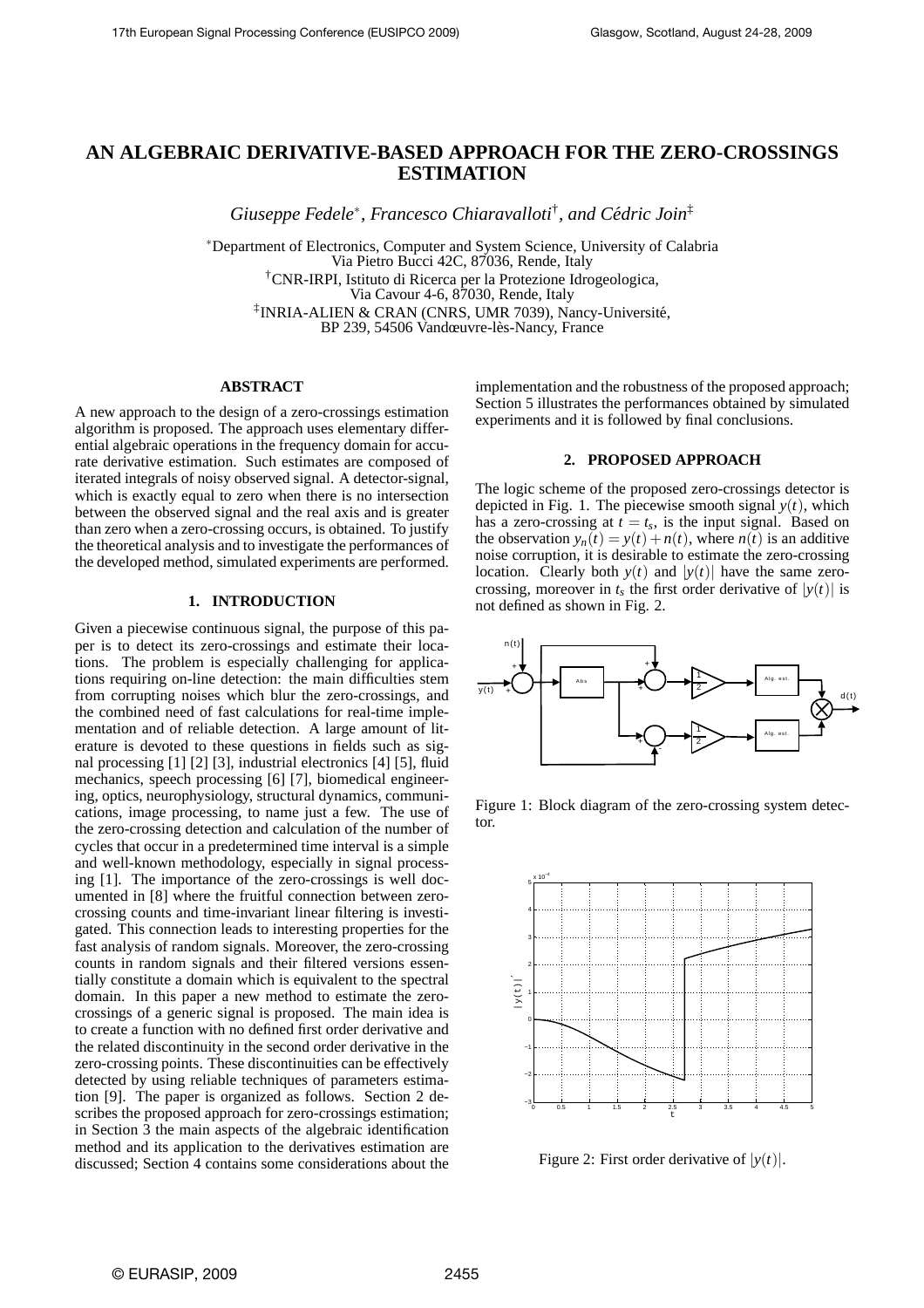Even though the first order derivative of  $|y(t)|$  is not defined in  $t = t_s$ , from a numerical point of view, the second order derivative of the function  $|y(t)|$  presents a positive peak around the zero-crossing *t<sup>s</sup>* (see Fig. 3).



Figure 3: Second order derivative of  $|y(t)|$ .

The proposed scheme is capable to obtain a detectorsignal, namely  $d(t)$ , which is exactly equal to zero when there is no intersection with real axis and is greater than zero when there is a zero-crossing. The idea is to compute the second order derivative of the signals

$$
y_1(t) = \frac{|y_n(t)| + y_n(t)}{2},\tag{1}
$$

and

$$
y_2(t) = \frac{|y_n(t)| - y_n(t)}{2},
$$
 (2)

denoted as  $d_1(t)$  and  $d_2(t)$  respectively. Let us ignore the noise for a moment and suppose, without loss of generality, that  $y(t_s^-) < 0$ ,  $y(t_s^+) > 0$ ; in this case the signals  $y_1(t)$  and  $y_2(t)$  become respectively

$$
y_1(t) = \begin{cases} 0, & t \leq t_s, \\ y(t), & t > t_s, \end{cases} y_2(t) = \begin{cases} -y(t), & t < t_s, \\ 0, & t \geq t_s. \end{cases}
$$

Therefore signals  $d_1(t)$  and  $d_2(t)$  assume the following expressions

$$
d_1(t) = \begin{cases} 0, & t \in [0, t_s), \\ \frac{d^2 y(t)}{dt^2}, & t > t_s, \end{cases} \quad d_2(t) = \begin{cases} -\frac{d^2 y(t)}{dt^2}, & t \in [0, t_s), \\ 0, & t > t_s, \end{cases}
$$

and the detector signal defined as

$$
d(t) = d_1(t)d_2(t) \tag{3}
$$

has a peak in the instant  $t = t_s$  and is zero for  $t \neq t_s$ .

## **3. NUMERICAL DIFFERENTIATION: A SHORT SUMMARY**

Derivative estimation of noisy time signals is a longstanding difficult ill-posed problem. Here the numerical differentiation problem is dealt with the algebraic parameter estimation initially presented in [9], [10]. Given a smooth signal,

a key point of this approach is to consider its second order derivative in  $t = \tau$ , for each fixed  $\tau > 0$ , as a single parameter to be estimated from a noisy observation of the signal. A pointwise derivative estimation therefore follows by varying  $\tau$ . The main aspect of the algebraic parameter estimation is to operate in the operational calculus domain [11], [12], [13], where an extensive use of differential elimination and a series of algebraic manipulations yield, back in the time domain, an explicit expression for the estimate of the second order derivative in  $t = \tau$  as an integral operator of the noisy observation within a short time interval  $[\tau, \tau+T]$ . Let us consider the estimation of  $x^{(2)}(t)$ , the second order derivative of a smooth signal  $x(t)$  defined on an interval  $\mathscr{I} \in \mathbb{R}_+ = [0, +\infty)$ . Assume that  $x(t)$  is analytic on  $\mathscr I$  so that it is possible to consider the approximation of the signal  $x(t)$  with a second order polynomial

$$
x(t) \approx a_0 + a_1 t + a_2 t^2. \tag{4}
$$

By considering classic operational calculus operators,  $x(t)$  can be rewritten as

$$
X(s) = \frac{a_0}{s} + \frac{a_1}{s^2} + \frac{2a_2}{s^3}.
$$
 (5)

Multiply both sides of  $(5)$  by  $s^3$ , the following expression holds:

$$
s^3X(s) = a_0s^2 + a_1s + 2a_2.
$$
 (6)

Taking the derivative of both sides of (6) with respect to *s*, one and two times respectively, expressions (7) and (8) are obtained *dX*(*s*)

$$
3s2X(s) + s3\frac{dX(s)}{ds} = 2a0s + a1,
$$
 (7)

$$
6sX(s) + 6s^2\frac{dX(s)}{ds} + s^3\frac{d^2X(s)}{ds^2} = 2a_0.
$$
 (8)

The coefficients  $a_0$ ,  $a_1$  and  $a_2$  are obtained via the triangular system of Eqs. (6)-(8). Derivative operations in time domain are avoided by multiplying both sides of Eqs. (6)-(8) by  $s^{-n}$ ,  $n \geq 3$ . To express such equations back in the time domain, let us recall that for a given signal  $u(t)$ , and a positive integer  $\alpha$ , the time domain analog of  $V(s) = \frac{1}{s^{\alpha}} \frac{d^{\beta}}{ds^{\beta}} U(s)$ is the iterated integral, of order  $\alpha$ , of  $(-1)^{\beta} t^{\beta} u(t)$ . Using the Cauchy formula, this leads to a single integral

$$
v(t) = \frac{1}{(\alpha - 1)!} \int_0^t (t - \xi)^{\alpha - 1} (-1)^{\beta} \xi^{\beta} u(\xi) d\xi.
$$
 (9)

The corresponding iterated time integrals are low pass filters which attenuate the corrupting noises. A quite short time window is sufficient for obtaining accurate values of  $a_0$ ,  $a_1$  and  $a_2$ . The extension to polynomial functions of higher degree is straightforward. For the second order derivative estimation, assume that the second order polynomial be the truncated Taylor expansion around a given time instant  $\tau$ , and apply the previous computations to obtain the coefficient *a*2. Resetting and utilizing sliding time window, an estimation of the derivative at any sampled time instant can be performed. Note also that unstructured noises, which can be considered as high frequency perturbations, are attenuated by the iterated integrals, which are simple examples of low-pass filters. Of course it is possible to estimate all the coefficients  $a_i$ ,  $i = 0, 1, 2$ , simultaneously. However, not only the coefficients  $a_i$ ,  $i = 0, 1$  are not necessary for the estimation of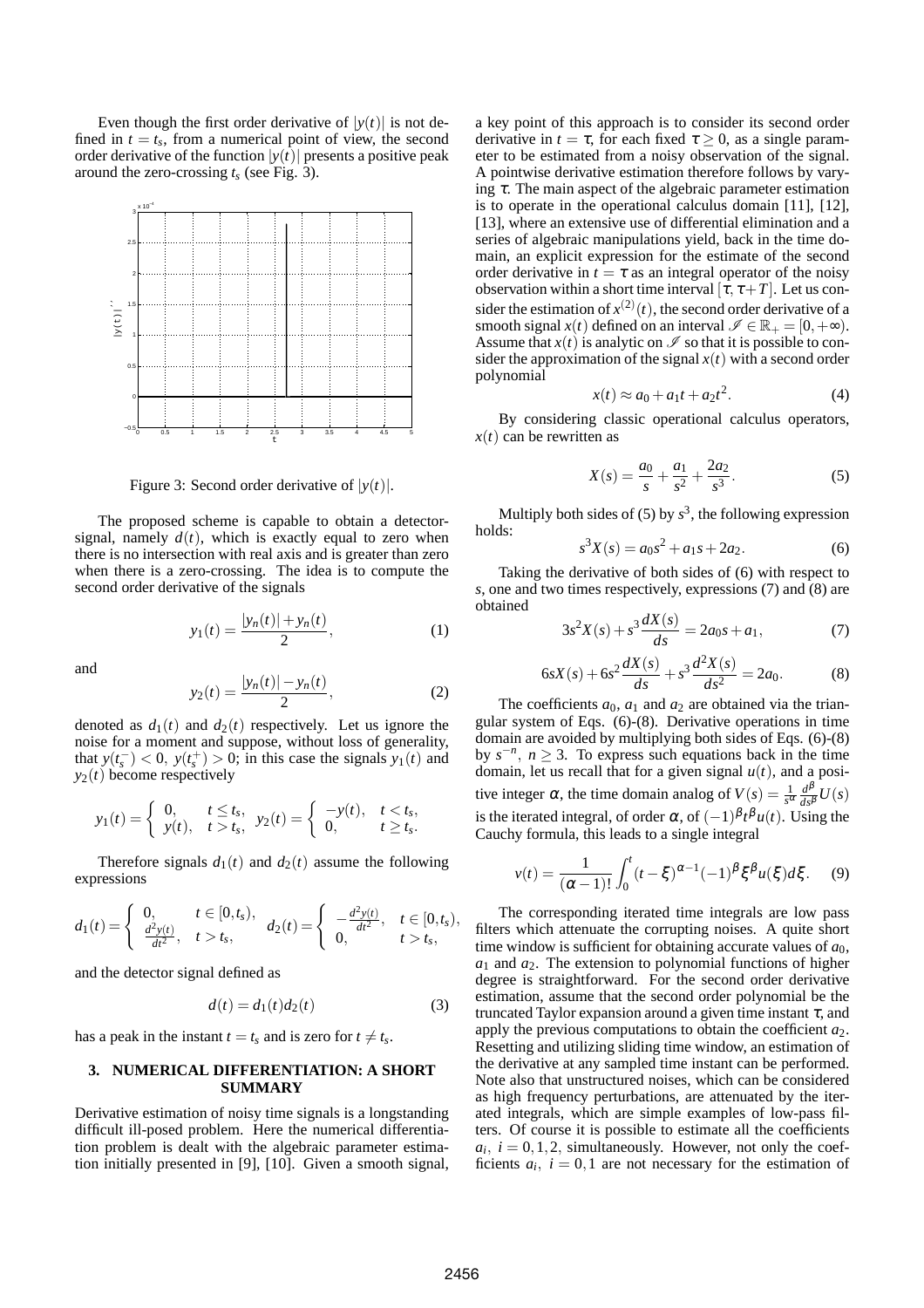$x^{(2)}(t)$ , but also simultaneous estimation is more sensitive to noise and numerical computation errors. In the proposed approach, all the terms  $a_i$ ,  $i = 0, 1$  are consequently considered as undesired perturbations to annihilate. To this aim it suffices to find a differential operator, i.e.

$$
\Pi = \sum_{\text{finite}} \rho_l(s) \frac{d^l}{ds^l}, \quad \rho_l(s) \in \mathbb{C}(s), \tag{10}
$$

satisfying

$$
\Pi X(s) = \rho(s)a_2,\tag{11}
$$

for some rational function  $\rho(s) \in \mathbb{C}(s)$ . Such a linear differential operator, called an *annihilator* for *a*2, obviously exists and is not unique. It is also clear that to each annihilator  $\Pi$ , there is a unique  $\rho(s) \in \mathbb{C}(s)$  such that (11) holds. In this case Π and ρ(*s*) are said *associated*.

**Lemma 1** *The linear differential operator*  $\Pi = \Pi_1 \Pi_0$ *, where*  $\Pi_k = \frac{d}{ds} s^{k+1}$ ,  $k = 0, 1$ , *is an annihilator of a*<sub>2</sub> *associated to the function*  $\rho(s) = \frac{4}{s^2}$ .

*Proof.* Applying the operator  $\Pi_0$  to (5) it is easy to obtain that

$$
\Pi_0 X(s) = -\frac{a_1}{s^2} - 4\frac{a_2}{s^3}.
$$
 (12)

Finally

$$
\Pi_1 \Pi_0 Y(s) = \frac{d}{ds} \left[ s^2 \Pi_0 Y(s) \right] = \frac{4a_2}{s^2},\tag{13}
$$

from which the proof follows.

According to Lemma 1 it is easy to verify that the following relation holds:

$$
2sX(s) + 4s^2\frac{dX(s)}{ds} + s^3\frac{d^2X(s)}{ds^2} = 4\frac{a_2}{s^2}.
$$
 (14)

To eliminate the time derivations, which can amplify the noise effects on the signal  $x(t)$ , Eq. (14) is divided by  $s<sup>4</sup>$ thus introducing at least an integral effect on each term which contains the signal  $x(t)$ :

$$
2\frac{X(s)}{s^3} + 4\frac{\frac{dX(s)}{ds}}{s^2} + \frac{\frac{d^2X(s)}{ds^2}}{s} = 4\frac{a_2}{s^6}.
$$
 (15)

Therefore, Eq. (15) can be expressed in time domain as:

$$
a_2 = 30 \frac{\int_0^T \left[ (T - \xi)^2 - 4(T - \xi)\xi + \xi^2 \right] x(\xi)}{T^5} d\xi, \quad (16)
$$

where *T* denotes the estimation time.

In the same way, considering the terms  $a_i$ ,  $i = 0,2$  as undesired perturbations to annihilate, the following lemma gives an annihilator of *a*1.

**Lemma 2** *The linear differential operator*  $\Pi = \Pi_1 \Pi_0$ *, where*  $\Pi_k = \frac{d}{ds} s^{2k+1}$ ,  $k = 0, 1$ , *is an annihilator of a*<sub>1</sub> *associated to the function*  $\rho(s) = -1$ *.* 

By considering Lemma 2 it follows that

$$
a_1 = -\frac{24\int_0^T \left[\frac{3}{2}(T-\xi)^2 - 5(T-\xi)\xi + \xi^2\right]x(\xi)d\xi}{T^4}.
$$
 (17)

Since the noisy signal  $x_n(t) = x(t) + n(t)$  is available then, after a change of variable to reduce the estimation interval from [0,*T*] to [0,1], the estimations of  $a_1$  and  $a_2$ , namely  $\hat{a}_1$  and  $\hat{a}_2$  respectively, are computed as

$$
\hat{a}_1 = -12 \frac{\int_0^1 \left[ 15\xi^2 - 16\xi + 3 \right] x_n(T\xi)}{T} d\xi, \qquad (18)
$$

$$
\hat{a}_2 = 30 \frac{\int_0^1 \left[ 6\xi^2 - 6\xi + 1 \right] x_n(T\xi)}{T^2} d\xi. \tag{19}
$$

### **4. DETECTOR SYNTHESIS AND IMPLEMENTATION**

To implement the detector signal  $d(t)$ , a moving window of length *T* is used. The samples of the current window are then used to compute the value of  $d_1$  and  $d_2$  referred to its end-point. In this section it is shown that, when a peak is detected in  $d(t)$ , the corresponding *t* being the mid-point of the analyzing window is declared to be the zero-crossing location. Let us consider, for example, the signal  $y_1(t)$ . The same approach can be used for the signal  $y_2(t)$ .

According to the previous assumptions,  $y_1(t)$  is equal to zero from 0 to  $t_s$ , if  $t_s$  is the position of the zero-crossing. Suppose also that in the interval  $[t_s, T]$ , with  $T$  sufficiently small, such a signal can be approximated with a second order polynomial which, obviously, must have the same zerocrossing in *t<sup>s</sup>*

$$
y_1(t) \approx a(t - t_s)^2 + b(t - t_s).
$$
 (20)

Note that, by Eq. (4),  $a_2 = a$  and  $a_1 = b - 2at_s$ .

Let  $op[y_1(t)]$  be the operator consisting in the computation of  $a_2$  for the signal  $y_1(t)$ , i.e.

$$
op[y_1(t)] = \frac{(T-t_s)^2 \left[15bt_s^2 + a(T-t_s)(T^2 + 3Tt_s + 6t_s^2)\right]}{T^5}.
$$
\n(21)

Eq. (21) represents the value of the operator in  $t = T$ as function of *t<sup>s</sup>* . To find the position of the maximum of  $op[y_1(t)]$ , corresponding to the peak which is desirable to detect, the stationary points of  $op[y_1(t)]$  are needed. Such points can be computed as solutions of the following equation

$$
\frac{\partial op[y_1(t)]}{\partial t_s} = 0 \to t_s(T - t_s) \left[ (T - t_s)t_s - \frac{b}{a}(T - 2t_s) \right] = 0.
$$
\n(22)

Therefore two stationary points are in  $t = t_s$  and  $t = T$ . The others are solutions of

$$
(T - t_s)t_s + K(T - 2t_s) = 0,
$$
\n(23)

where  $K = -\frac{b}{a}$ . As the value of *K* increases, which means that *a* decreases, one roots tends to  $t = \frac{T}{2}$  while the other one is outside the interval  $[0, T]$ , as it can be easily observed by the root-locus in Fig.  $4 \overline{141}$ .

Since

$$
\frac{\partial^2 op[y_1(t)]}{\partial t_s^2} = -\frac{30}{T^5} \left[ 2at_s (T^2 - 3Tt_s + 2t_s^2) - b(T^2 - 6Tt_s + 6t_s^2) \right],
$$
\n(24)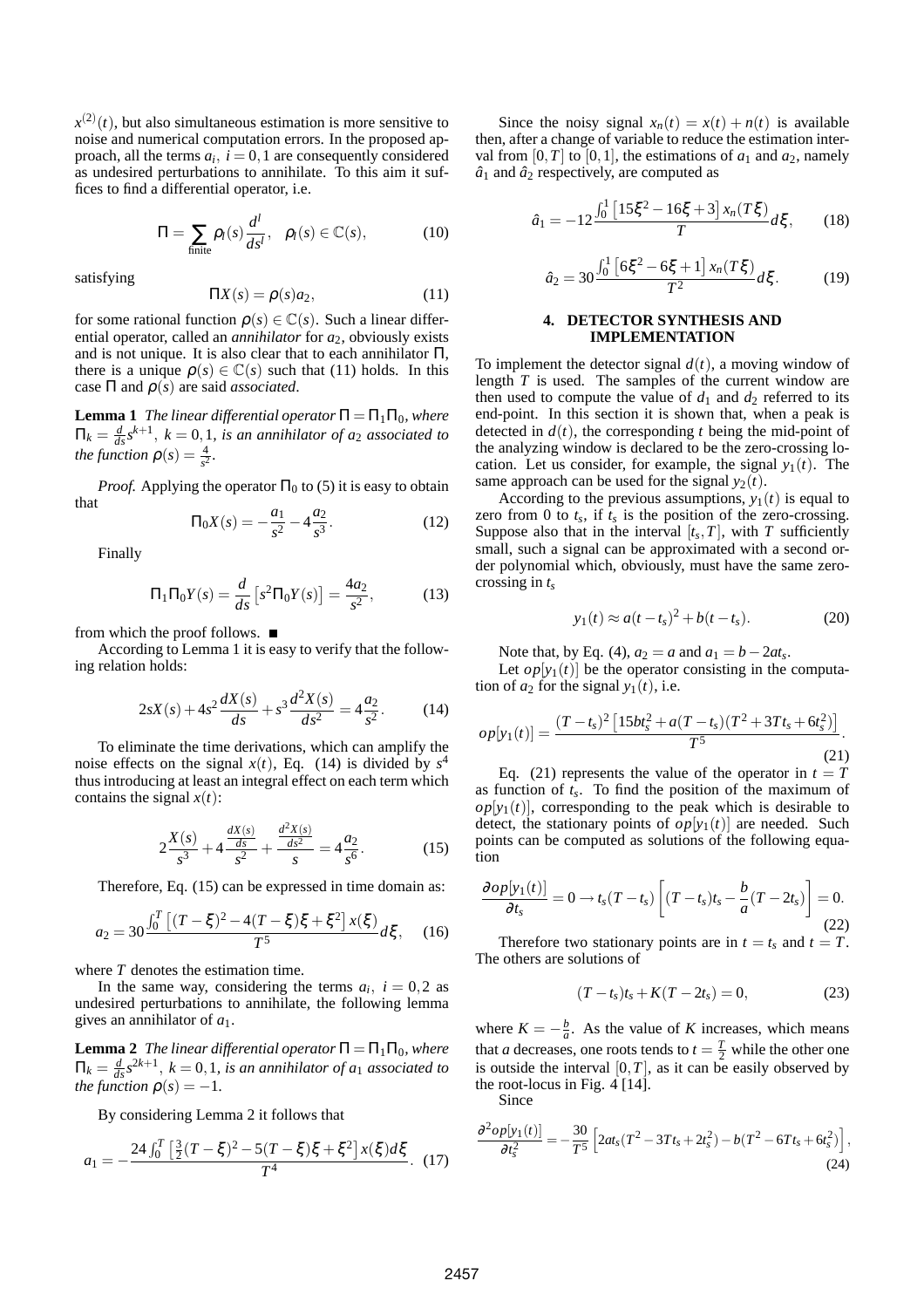

Figure 4: Roots-locus of (23).

then

$$
\lim_{t_s \to 0} \frac{\partial^2 op[y_1(t)]}{\partial t_s^2} = \frac{30b}{T^3},
$$

$$
\lim_{t_s \to T} \frac{\partial^2 op[y_1(t)]}{\partial t_s^2} = \frac{30b}{T^3},
$$

$$
\lim_{t_s \to T} \frac{\partial^2 op[y_1(t)]}{\partial t_s^2} = -\frac{15b}{T^3}.
$$

and the function  $op[y_1(t)]$  presents a positive peak in  $t = T$ of amplitude

$$
A_{peak} = \lim_{t_s \to \frac{T}{2}} op(\rho) = \frac{a}{2} + \frac{15b}{16T}
$$
 (25)

when the function has a zero-crossing for  $t = \frac{T}{2}$ , i.e. there is a delay in the identification of the zero-crossing of about  $\frac{T}{2}$ seconds.

**Remark 1** *The analysis based on a local quadratic approximation of the signal indicates the possibility of a bias (i.e.*  $t_s \neq T/2$ ) if the quadratic coefficient is not small enough re*spect to the linear one. This drawback can be overcome by an appropriate choice of the window length, i.e. T should be sufficiently small to have a linear approximation of the signal.*

In the case of noisy signals, as it will be shown by numerical experiments in the next section, the method gives satisfactory results, i.e. the zero-crossing is effectively detected with a delay of  $T/2$ . A demonstration approach of this behavior is reported below. Suppose that

- $a \ll b$ , i.e. the window length *T* is opportunely chosen in order to have an acceptable linear approximation of the signal;
- $Prob\{y_1(t) \neq 0, t < t_s\} < \varepsilon.$ With such hypothesis

$$
y_1(t) = \begin{cases} b(t - t_s) + n(t), & t \ge t_s, \\ 0, & t < t_s. \end{cases}
$$
 (26)

To compute  $op[n(t)]$  starting from samples of white noise  $\hat{n}$ , let us consider the continuous signal

$$
n(t) = \sum_{k=0}^{n-1} \hat{n}(kT_c)e^{-\frac{(t-kT_c)^2}{2\sigma^2}},
$$
\n(27)

with  $T_c = T/(n-1)$  and  $\sigma \rightarrow 0$ .

In this case by using the above approach

$$
\frac{\partial}{\partial t_s} op[n(t)] =
$$
\n
$$
\frac{30}{T^5} \lim_{\sigma \to 0} \frac{\partial}{\partial t_s} \int_{t_s}^{T} \left[ (T - \xi)^2 - 4(T - \xi)\xi + \xi^2 \right] n(\xi) d\xi =
$$
\n
$$
-\frac{30}{T^5} \left[ (T - t_s)^2 - 4(T - t_s)t_s + t_s^2 \right] \hat{n}(t_s).
$$
\n(29)

Therefore the stationary points of  $op[y_1(t)]$  are the solutions of the following equation

$$
t_s(T - t_s)(T - 2t_s) + K\left(t_s - \frac{3 + \sqrt{3}}{6}T\right)\left(t_s - \frac{3 - \sqrt{3}}{6}T\right) = 0,
$$
\n(30)

with 
$$
K = -\frac{\hat{n}(t_s)}{b}
$$
.



Figure 5: Roots-locus of (30).

Fig. 5 shows the root-locus of Eq. (30) varying *K*. As it can be observed, for small values of *K*, i.e.  $\hat{n} \ll b$ , the zero-crossing remains localized in  $\frac{T}{2}$ . Moreover for reasonable SNR, the error in the location of the zero-crossing is approximatively bounded by  $\frac{T}{2\sqrt{3}}$ .

### **5. NUMERICAL RESULTS**

This section includes some numerical results that highlight and point out the advantages and the strengths of the proposed method, in particular it will be devoted to simulated experiments on several signals having a zero-crossing in the interval [0,4]. For each signal one hundred experiments have been performed adding a zero-mean gaussian white-noise. In all the experiments the SNR, measured in decibels as the logarithm of the average power of the signal's samples and the noise's samples, over the time of the experiment, is equal to 40dB; the sampling time is  $T_s = 4 \times 10^{-4}$ . The goodness of the proposed method will be measured in terms of the mean value and the variance of the error  $\hat{e}$  between the true zero-crossing and the estimated one. The proposed method, namely (**FCJ**), is compared with a zero-crossing detection method by interpolation [1], [15], [16], namely (**ZCI**). The ZCI implementation identifies two points of the signal: the first just before the positive going zero-crossing and the second just after the same zero-crossing. The hypothesis is that